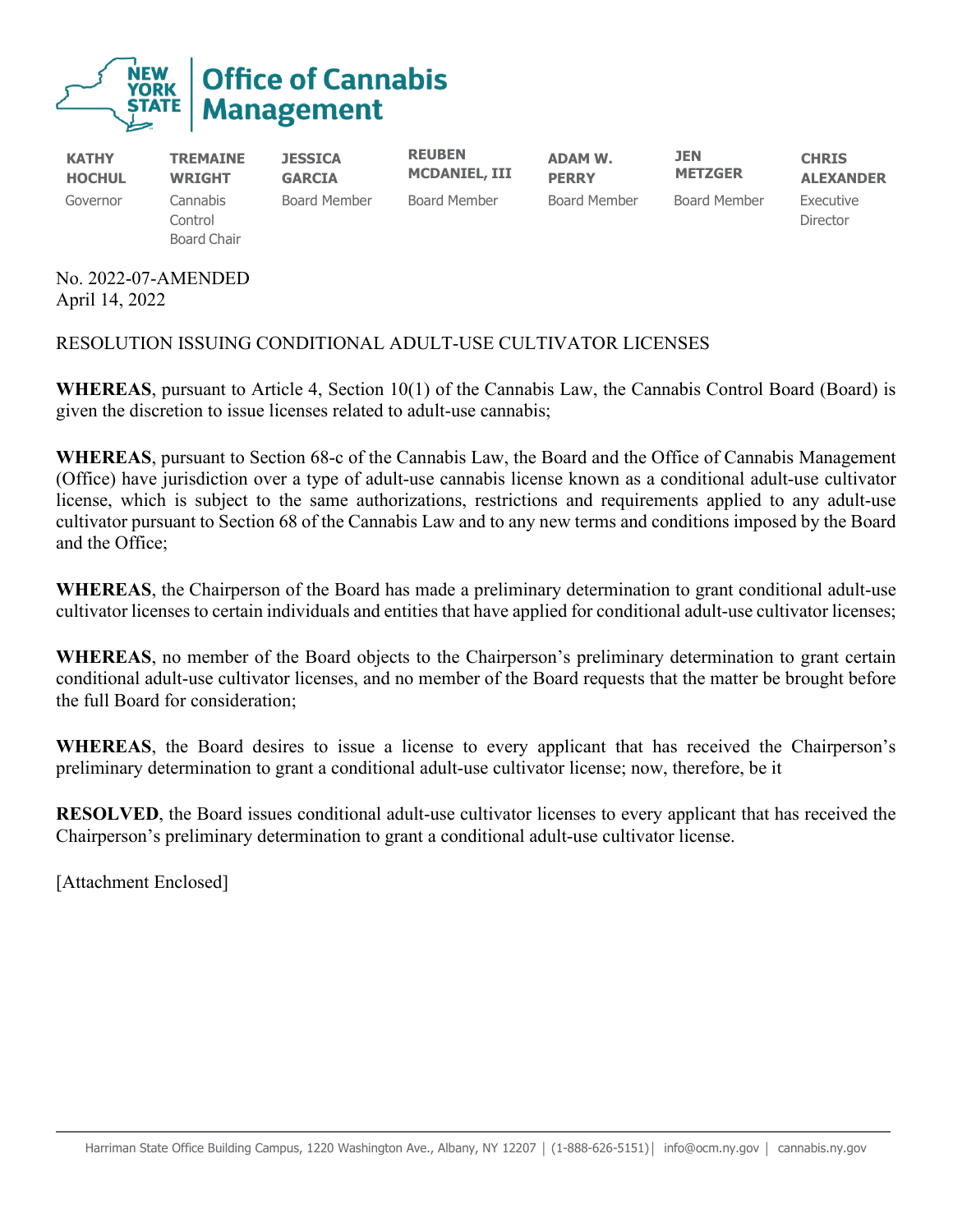

| <b>KATHY</b>  | <b>TREMAINE</b>                    | <b>JESSICA</b> | <b>REUBEN</b>        | <b>ADAM W.</b> | <b>JEN</b>     | <b>CHRIS</b>          |
|---------------|------------------------------------|----------------|----------------------|----------------|----------------|-----------------------|
| <b>HOCHUL</b> | <b>WRIGHT</b>                      | <b>GARCIA</b>  | <b>MCDANIEL, III</b> | <b>PERRY</b>   | <b>METZGER</b> | <b>ALEXANDER</b>      |
| Governor      | Cannabis<br>Control<br>Board Chair | Board Member   | Board Member         | Board Member   | Board Member   | Executive<br>Director |

## **Attachment A**

| <b>Application ID</b>      | <b>Entity Name</b>                              |
|----------------------------|-------------------------------------------------|
| <b>OCMCAUC-2022-000004</b> | Main Street Farms, LLC                          |
| <b>OCMCAUC-2022-000006</b> | Enfield Glen Hopyard LLC                        |
| <b>OCMCAUC-2022-000007</b> | Empire Agricultural Services, LLC               |
| <b>OCMCAUC-2022-000009</b> | The Releaf Market LLC                           |
| <b>OCMCAUC-2022-000010</b> | Terrace Corporation of New York                 |
| <b>OCMCAUC-2022-000012</b> | Lunulata LLC                                    |
| <b>OCMCAUC-2022-000013</b> | Oak Queens LLC                                  |
| <b>OCMCAUC-2022-000016</b> | <b>Wheatfield Gardens LLC</b>                   |
| <b>OCMCAUC-2022-000019</b> | PASSION FIELD FARM LLC                          |
| <b>OCMCAUC-2022-000020</b> | Peter Pracilio, DBA Mount Vision Farms          |
| <b>OCMCAUC-2022-000022</b> | Hurd Farm LLC                                   |
| <b>OCMCAUC-2022-000023</b> | ROC Dispensary and Hydroponics LLC              |
| <b>OCMCAUC-2022-000025</b> | Canadice Farm LLC                               |
| <b>OCMCAUC-2022-000027</b> | Greenleaf Cannabis LLC                          |
| <b>OCMCAUC-2022-000028</b> | <b>B30F</b> Enterprises, LLC                    |
| <b>OCMCAUC-2022-000030</b> | HappyHealing420 LLC                             |
| <b>OCMCAUC-2022-000036</b> | Cornucopia Growers LLC                          |
| <b>OCMCAUC-2022-000037</b> | Unifi Group LLC                                 |
| <b>OCMCAUC-2022-000038</b> | Michael D Warholic JR, DBA Township Valley Farm |
| <b>OCMCAUC-2022-000039</b> | Grateful Valley Farm, LLC                       |
| <b>OCMCAUC-2022-000040</b> | EAST END FLOWER FARM LTD                        |
| <b>OCMCAUC-2022-000046</b> | <b>Plant Connection Inc</b>                     |
| <b>OCMCAUC-2022-000048</b> | JD Pinnacle Holdings LLC                        |
| <b>OCMCAUC-2022-000050</b> | ROUTE 27 HOPYARD LLC                            |
| <b>OCMCAUC-2022-000051</b> | Rippin' Ridge Farm, LLC                         |
| <b>OCMCAUC-2022-000055</b> | The Hemp Division Inc.                          |
| <b>OCMCAUC-2022-000057</b> | HR Botanicals, LLC                              |
| <b>OCMCAUC-2022-000058</b> | Phil Spinelli Farrier Service LLC               |
| <b>OCMCAUC-2022-000064</b> | Timothy G Hunter                                |
| <b>OCMCAUC-2022-000065</b> | American Weed LLC                               |
| <b>OCMCAUC-2022-000069</b> | Kennedys herbal solution                        |
| <b>OCMCAUC-2022-000070</b> | Tricolla Gardens LLC                            |
| <b>OCMCAUC-2022-000071</b> | ReliefLeaf LLC                                  |
| <b>OCMCAUC-2022-000075</b> | Slack Hollow Organics LLC                       |
| <b>OCMCAUC-2022-000076</b> | Breathing Web Farms LLC                         |
| <b>OCMCAUC-2022-000080</b> | Fat Nell l.l.c.                                 |
| <b>OCMCAUC-2022-000083</b> | Spadafarm, LLC                                  |
| <b>OCMCAUC-2022-000084</b> | Aeterna Cannabis LLC                            |

Harriman State Office Building Campus, 1220 Washington Ave., Albany, NY 12207 | (1-888-626-5151)| info@ocm.ny.gov | cannabis.ny.gov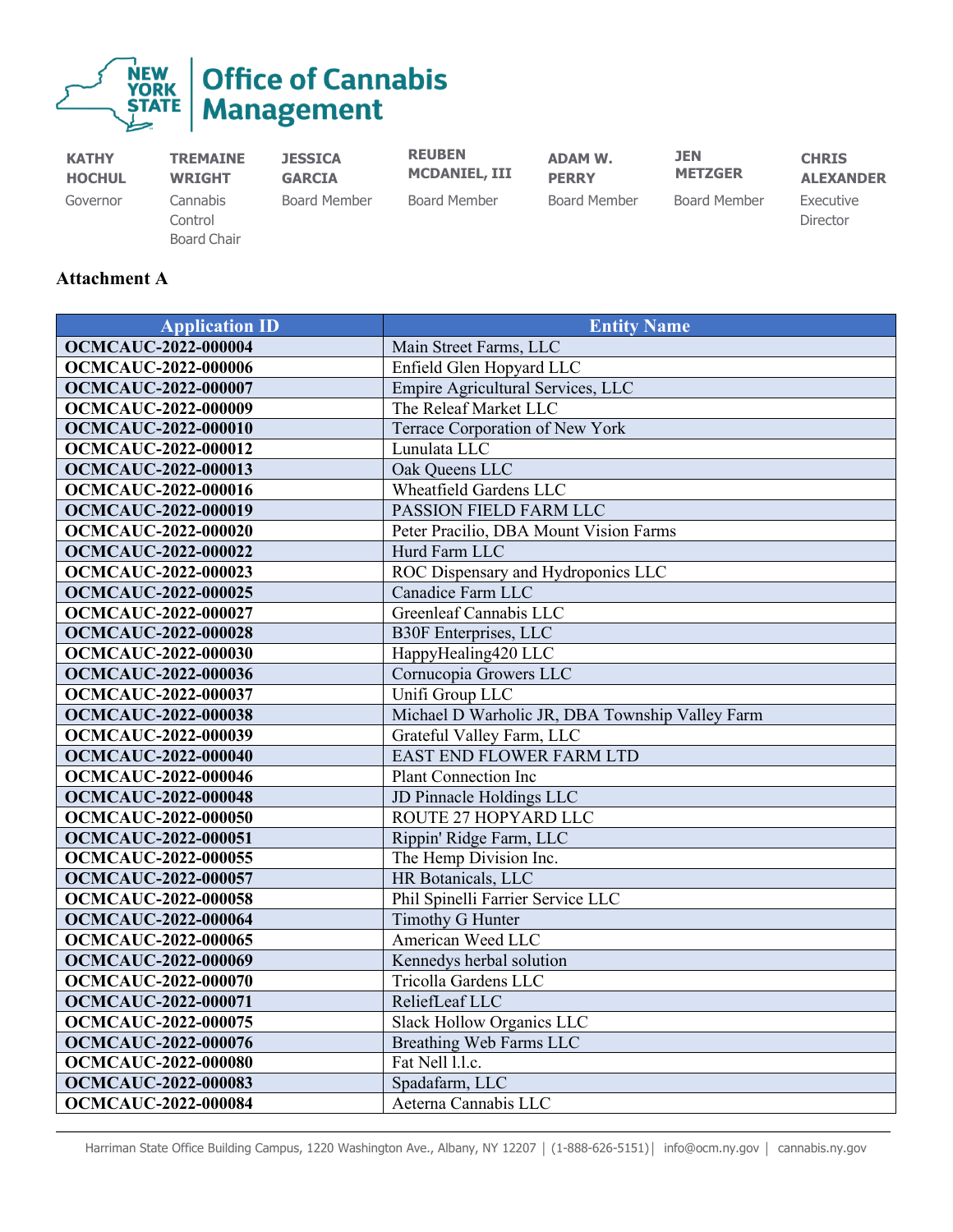|  | <b>THEW Office of Cannabis</b> |
|--|--------------------------------|
|--|--------------------------------|

| <b>KATHY</b>  | <b>TREMAINE</b>                    | <b>JESSICA</b> | <b>REUBEN</b>        | <b>ADAM W.</b>      | <b>JEN</b>          | <b>CHRIS</b>          |
|---------------|------------------------------------|----------------|----------------------|---------------------|---------------------|-----------------------|
| <b>HOCHUL</b> | <b>WRIGHT</b>                      | <b>GARCIA</b>  | <b>MCDANIEL, III</b> | <b>PERRY</b>        | <b>METZGER</b>      | <b>ALEXANDER</b>      |
| Governor      | Cannabis<br>Control<br>Board Chair | Board Member   | Board Member         | <b>Board Member</b> | <b>Board Member</b> | Executive<br>Director |

| <b>Application ID</b>      | <b>Entity Name</b>              |
|----------------------------|---------------------------------|
| <b>OCMCAUC-2022-000086</b> | Yager Farms Inc                 |
| <b>OCMCAUC-2022-000087</b> | TWIN ARCH FARM LLC              |
| <b>OCMCAUC-2022-000091</b> | <b>Outcast Acres Farm LLC</b>   |
| <b>OCMCAUC-2022-000093</b> | Chickidoo LLC                   |
| <b>OCMCAUC-2022-000095</b> | Honest Pharmco, Inc.            |
| <b>OCMCAUC-2022-000096</b> | Hudson River Hemp L.L.C.        |
| <b>OCMCAUC-2022-000097</b> | Clear Natural LLC               |
| <b>OCMCAUC-2022-000098</b> | Westkill Bend Inc               |
| <b>OCMCAUC-2022-000102</b> | Weathertop Farm LLC             |
| <b>OCMCAUC-2022-000103</b> | Claverack Farm LLC              |
| <b>OCMCAUC-2022-000106</b> | Hemp Industry Consultants, Inc. |
| <b>OCMCAUC-2022-000108</b> | Bone Creek Farm LLC             |